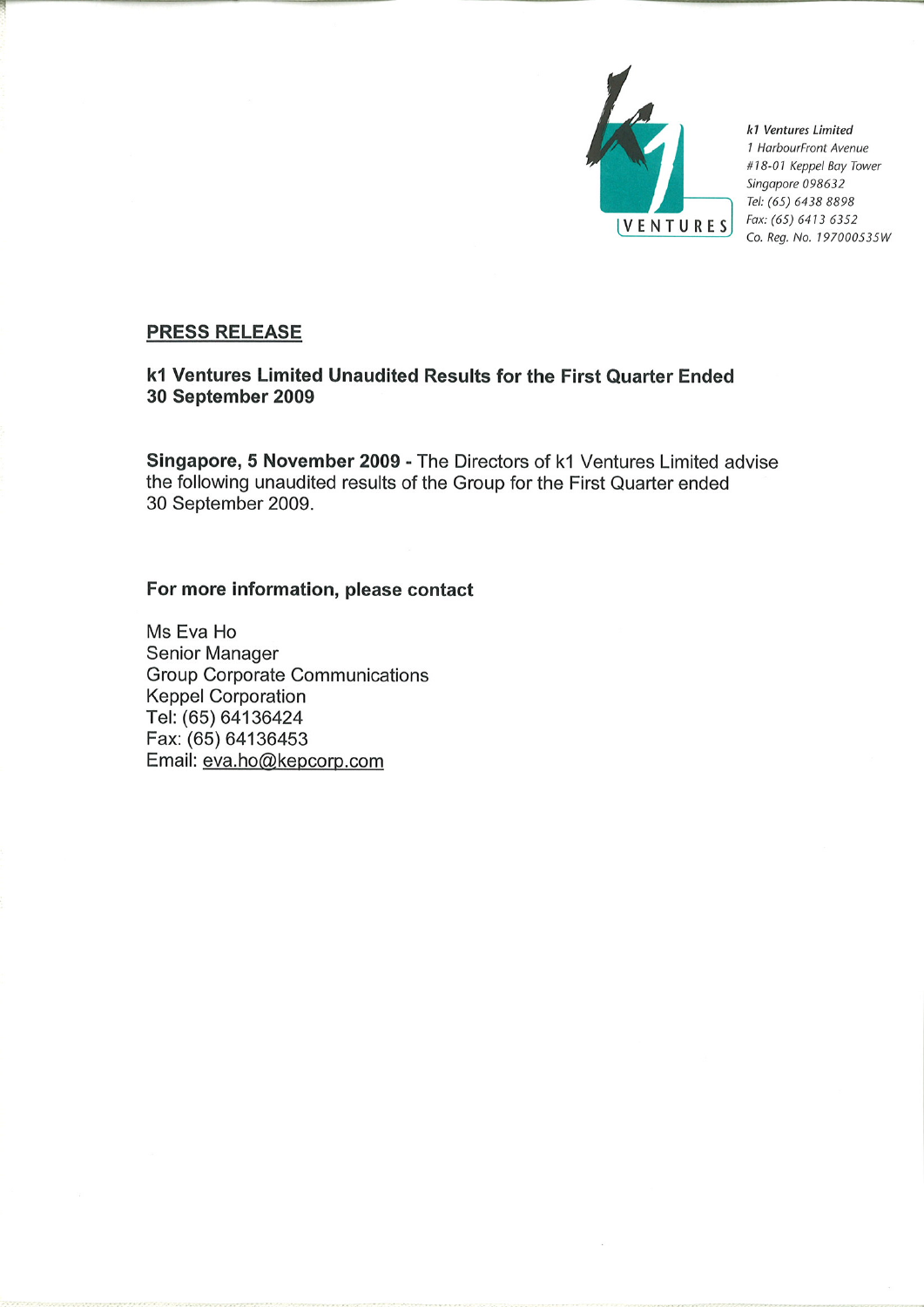# **K1 VENTURES LIMITED**

Co. Reg. No. 197000535W (Incorporated in the Republic of Singapore)

# **FIRST QUARTER 2010 FINANCIAL STATEMENTS**

## **UNAUDITED RESULTS FOR FIRST QUARTER ENDED 30 SEPTEMBER 2009**

The Directors of **k1 Ventures Limited** advise the following unaudited results of the Group for the first quarter ended 30 September 2009.

## **1. GROUP PROFIT AND LOSS ACCOUNT for the first quarter ended 30 September 2009**

|                                                                                                                                             | <b>Note</b>                      | 1 Jul 09<br>to<br>30 Sep 09<br>\$'000 | 1 Jul 08<br>to<br>30 Sep 08<br>\$'000 | $+$ /(-) %                                 |
|---------------------------------------------------------------------------------------------------------------------------------------------|----------------------------------|---------------------------------------|---------------------------------------|--------------------------------------------|
| Revenue                                                                                                                                     | 1a                               | 21,145                                | 26.516                                | (20.26)                                    |
| Staff costs<br>Depreciation and amortisation<br>Other operating expenses                                                                    |                                  | (2,873)<br>(13, 199)<br>(4,338)       | (3,436)<br>(11, 855)<br>(7,653)       | (16.39)<br>11.34<br>(43.32)                |
| <b>Operating profit</b><br>Finance expenses<br>Foreign exchange (loss)/gain<br>Share of results of associated<br>company and joint ventures |                                  | 735<br>(2,260)<br>(421)<br>2,014      | 3,572<br>(4,297)<br>2,573<br>3,540    | (79.42)<br>(47.41)<br><b>NM</b><br>(43.11) |
| <b>Profit before taxation</b><br>Taxation                                                                                                   |                                  | 68<br>(433)                           | 5.388<br>(1, 184)                     | (98.74)<br>(63.43)                         |
| (Loss)/profit for the period                                                                                                                |                                  | (365)                                 | 4,204                                 | <b>NM</b>                                  |
| Attributable to:<br>Shareholders of the Company<br>Minority interests                                                                       |                                  | (120)<br>(245)                        | 3,869<br>335                          | <b>NM</b><br><b>NM</b>                     |
|                                                                                                                                             |                                  | (365)                                 | 4,204                                 | <b>NM</b>                                  |
| <b>EBITDA*</b>                                                                                                                              |                                  | 15,527                                | 21.540                                | (27.92)                                    |
| (Loss)/earnings per ordinary share<br>- basic<br>- diluted                                                                                  | 1 <sub>d</sub><br>1 <sub>d</sub> | $(0.01)$ cts<br>$(0.01)$ cts          | $0.18$ cts<br>$0.18$ cts              | <b>NM</b><br><b>NM</b>                     |

\* EBITDA is defined as profit before tax, finance expenses, depreciation and amortisation. \*\* NM - Not meaningful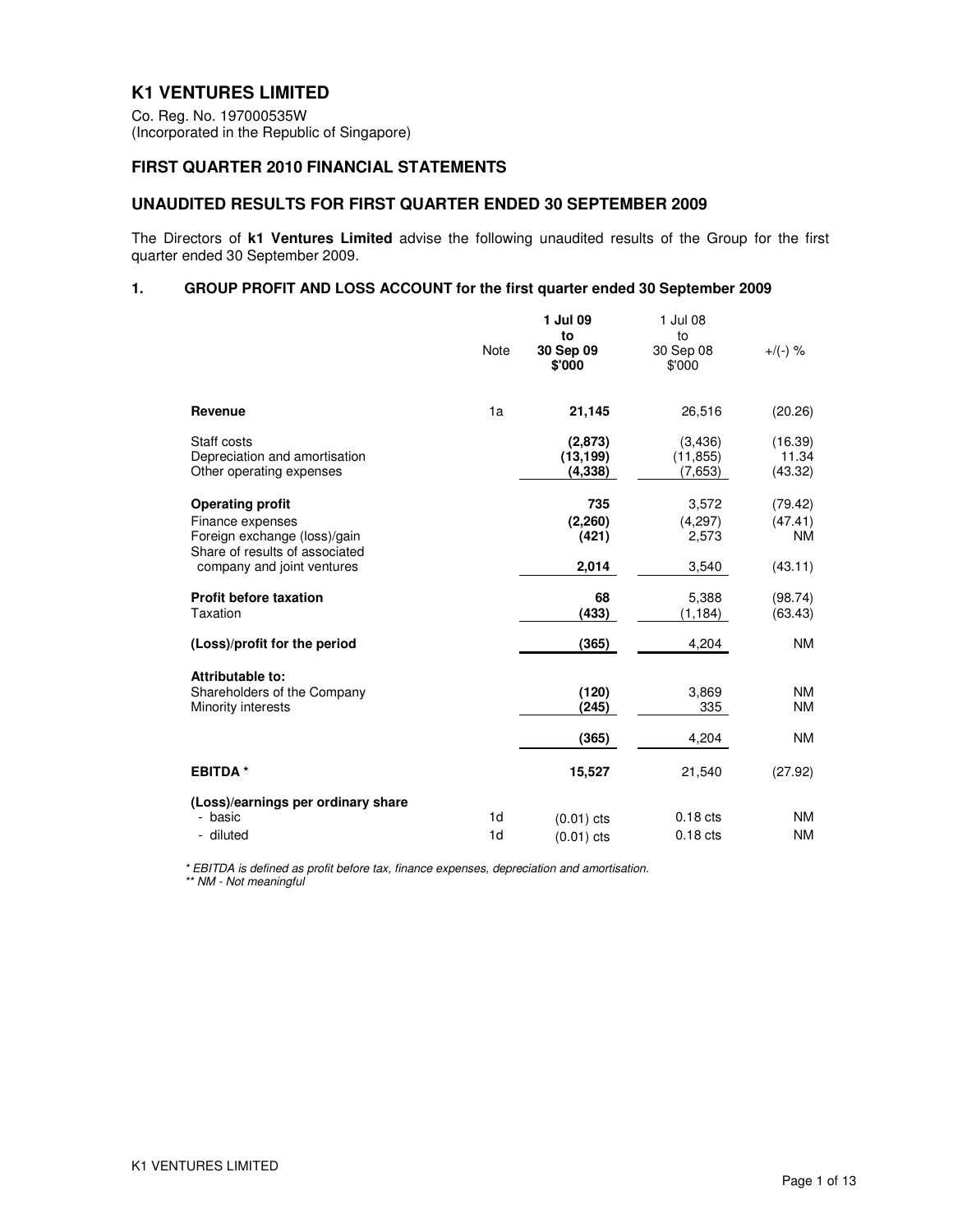## **NOTES TO GROUP PROFIT AND LOSS ACCOUNT**

#### 1a. Breakdown of revenue

|                                     | 1 Jul 09<br>to<br>30 Sep 09<br>\$'000 | 1 Jul 08<br>to<br>30 Sep 08<br>\$'000 | $+$ /(-)<br>$\%$ |
|-------------------------------------|---------------------------------------|---------------------------------------|------------------|
| Revenue from transportation leasing | 15,122                                | 22,150                                | (31.73)          |
| Proceeds from sale of investments   | 3,370                                 |                                       | <b>NM</b>        |
| Interest income from:               |                                       |                                       |                  |
| - Related parties                   | 85                                    | 545                                   | (84, 40)         |
| - Others                            | 195                                   | 282                                   | (30.85)          |
| <b>Others</b>                       | 2,373                                 | 3,539                                 | (32.95)          |
|                                     | 21,145                                | 26.516                                | (20.26)          |

1b. Pre-tax profit of the Group is arrived at after crediting/(charging) the following:

|                                                        | 1 Jul 09<br>to<br>30 Sep 09<br>\$'000 | 1 Jul 08<br>to<br>30 Sep 08<br>\$'000 | $+/(-)$<br>$\frac{9}{6}$ |
|--------------------------------------------------------|---------------------------------------|---------------------------------------|--------------------------|
| Profit on disposal of fixed assets                     | 1.274                                 | 2.194                                 | (41.93)                  |
| Profit on sale of investments                          | 3,370                                 |                                       | <b>NM</b>                |
| (Provision)/write-back of provision for doubtful debts | (6)                                   | 6                                     | <b>NM</b>                |

1c. There was no material adjustment for under or over provision of tax in respect of prior years.

#### **GROUP 1 Jul 09 to 30 Sep 09**  1 Jul 08 to 30 Sep 08 +/(-)% (Loss)/earnings per ordinary share of the Group based on net profit attributable to shareholders:- (i) Based on weighted average number of shares **(0.01) cts 0.18 cts** NM - Weighted average number of shares ('000) **2,165,617 2,165,603** NM (ii) On a fully diluted basis **and a continuum of the contract of the contract of the CO-01) cts 0.18 cts** NM - Adjusted weighted average number of shares ('000) **2,165,626 2,165,718** MM

## 1d. (Loss)/earnings per ordinary share

1e. There was no extraordinary item during the period.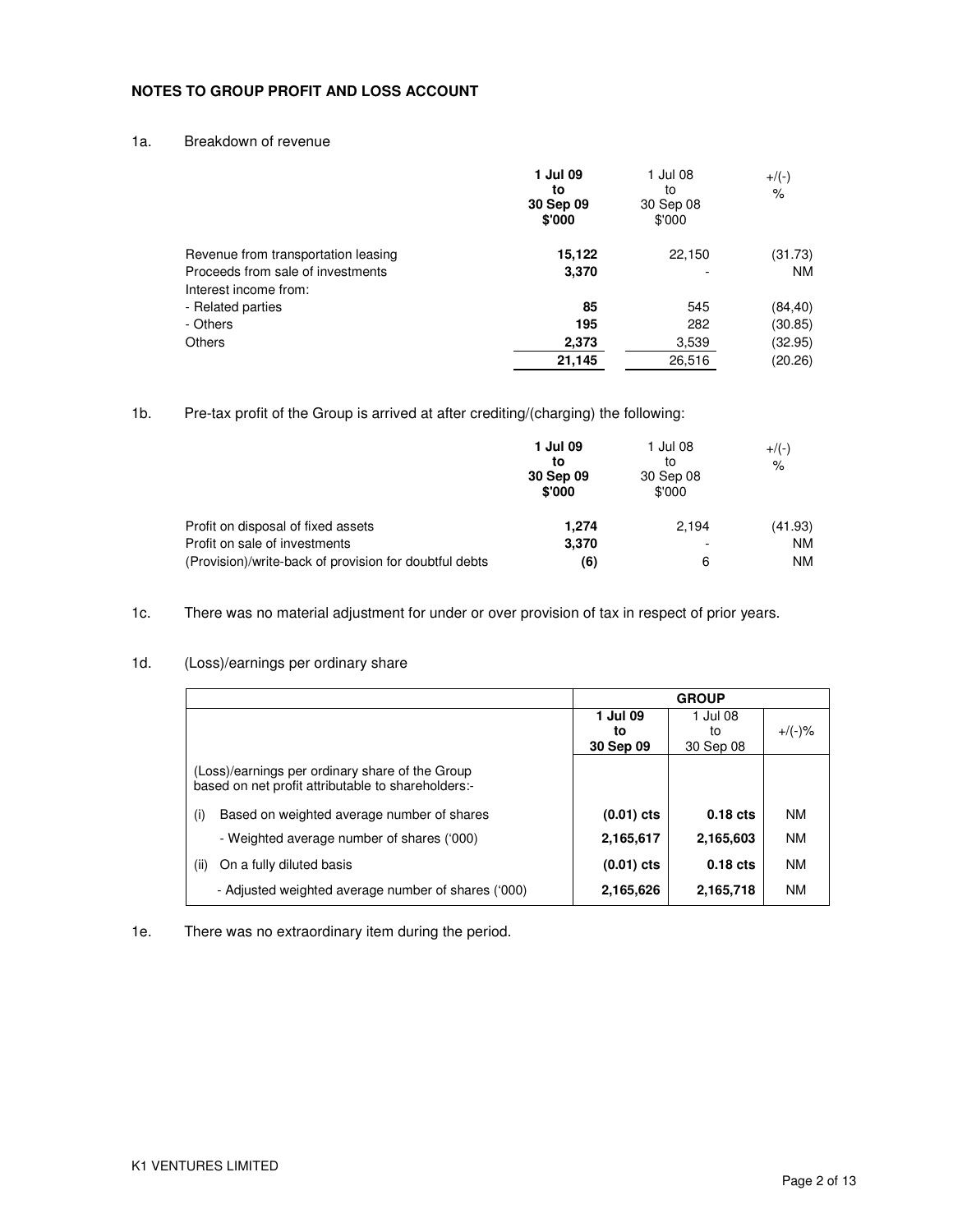# **2. BALANCE SHEETS as at 30 September 2009**

|                                                           | Group                        |                              | Company                      |                              |
|-----------------------------------------------------------|------------------------------|------------------------------|------------------------------|------------------------------|
|                                                           | As at<br>30 Sep 09<br>\$'000 | As at<br>30 Jun 09<br>\$'000 | As at<br>30 Sep 09<br>\$'000 | As at<br>30 Jun 09<br>\$'000 |
|                                                           |                              |                              |                              |                              |
| Share capital                                             | 196,439                      | 196,437                      | 196,439                      | 196,437                      |
| <b>Reserves</b>                                           | 215,442                      | 223,116                      | 114,992                      | 116,096                      |
| Share capital & reserves                                  | 411,881                      | 419,553                      | 311,431                      | 312,533                      |
| <b>Minority interests</b>                                 | 52,527                       | 54,249                       |                              |                              |
| Capital employed                                          | 464,408                      | 473,802                      | 311,431                      | 312,533                      |
|                                                           |                              |                              |                              |                              |
| <b>Represented by:</b><br><b>Fixed assets</b>             |                              |                              |                              |                              |
| <b>Subsidiaries</b>                                       | 379,406                      | 408,232                      | 288,314                      | 288,314                      |
| Associated company and joint ventures                     | 49,734                       | 49,702                       |                              |                              |
| <b>Available-for-sale investments</b>                     | 106,191                      | 106,259                      | 18,580                       | 21,619                       |
| Other assets                                              | 2,851                        | 3,266                        |                              |                              |
| Intangibles                                               | 198,039                      | 204,338                      |                              |                              |
|                                                           | 736,221                      | 771,797                      | 306,894                      | 309,933                      |
| <b>Current assets</b>                                     |                              |                              |                              |                              |
| <b>Stocks</b>                                             | 7,250                        | 8,713                        |                              |                              |
| Amount due from:                                          |                              |                              |                              |                              |
| - associated company and joint ventures<br><b>Debtors</b> | 6,514                        | 294<br>7,198                 | 43                           | 47                           |
| Bank balances, deposits & cash                            | 196,143                      | 184,814                      | 49,440                       | 47,428                       |
|                                                           | 209,907                      | 201,019                      | 49,483                       | 47,475                       |
|                                                           |                              |                              |                              |                              |
| <b>Current liabilities</b>                                |                              |                              |                              |                              |
| Creditors                                                 | 3,887                        | 4,886                        | 34,467                       | 34,430                       |
| Amounts due to:                                           |                              |                              |                              |                              |
| - subsidiaries                                            |                              |                              | 730                          | 762                          |
| - associated company and joint ventures<br>Term loans     | 94<br>2,762                  | 135                          |                              |                              |
| Provision for taxation                                    | 44,638                       | 2,877<br>46,116              | 2,055                        | 2,055                        |
|                                                           | 51,381                       | 54,014                       | 37,252                       | 37,247                       |
|                                                           |                              |                              |                              |                              |
| <b>Net current assets</b>                                 | 158,526                      | 147,005                      | 12,231                       | 10,228                       |
| <b>Non-current liabilities</b>                            |                              |                              |                              |                              |
| Term loans                                                | 261,258                      | 272,828                      |                              |                              |
| Deferred liabilities                                      | 607                          | 933                          |                              |                              |
| Deferred taxation                                         | 168,474                      | 171,239                      | 7,694                        | 7,628                        |
|                                                           | 430,339                      | 445,000                      | 7,694                        | 7,628                        |
| <b>Net assets</b>                                         | 464,408                      | 473,802                      | 311,431                      | 312,533                      |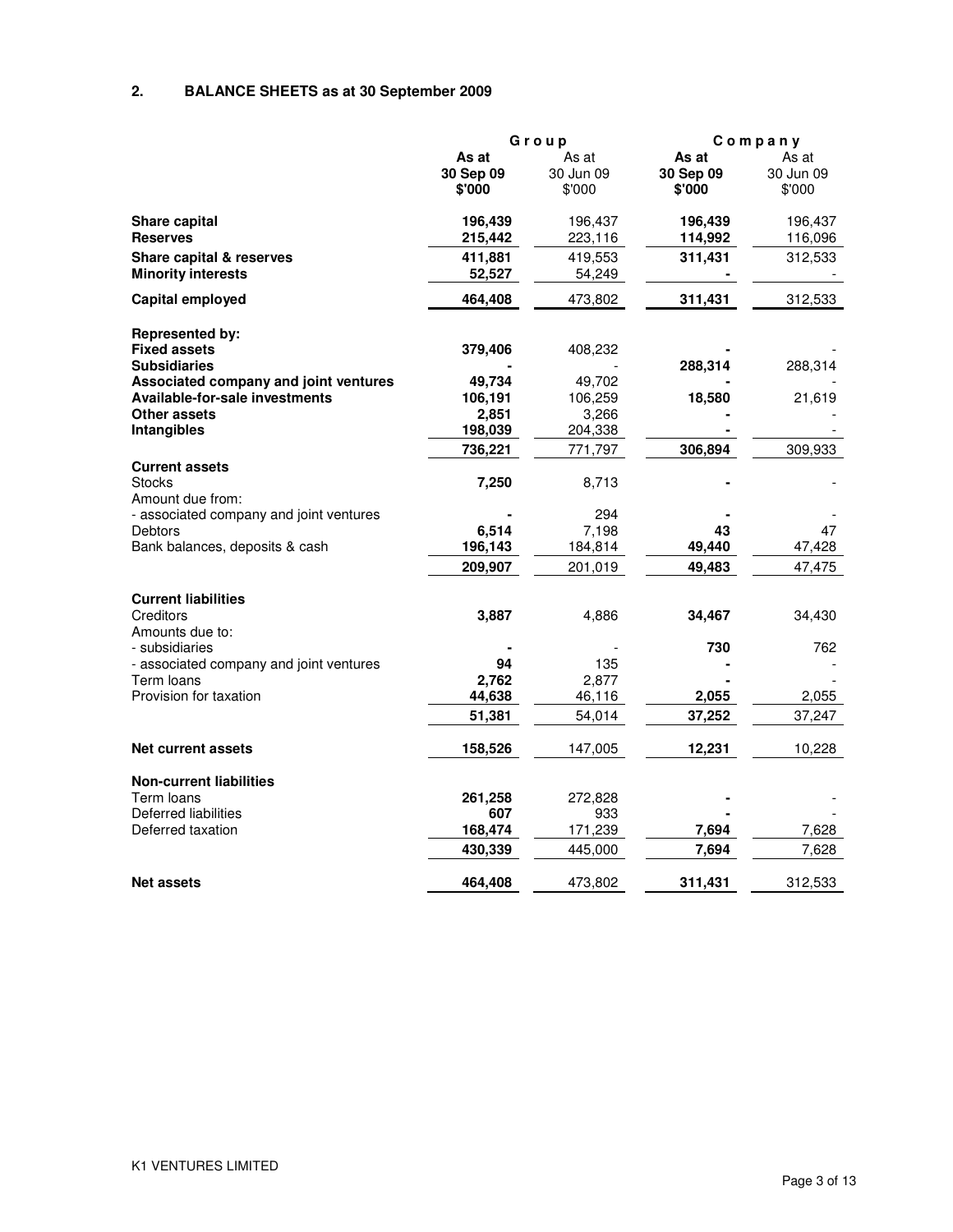#### **NOTES TO BALANCE SHEETS**

#### 2a. Group's borrowings and debt securities

(i) Amount repayable in one year or less, or on demand

| As at 30 Sep 09 |                  | As at 30 Jun 09 |           |  |
|-----------------|------------------|-----------------|-----------|--|
| <b>Secured</b>  | <b>Unsecured</b> | Secured         | Unsecured |  |
| \$'000          | \$'000           | \$'000          | \$'000    |  |
| 2.762           |                  | ∵ 87. ∠         | ۰         |  |

#### (ii) Amount repayable after one year

| As at 30 Sep 09 |                  | As at 30 Jun 09      |        |  |
|-----------------|------------------|----------------------|--------|--|
| <b>Secured</b>  | <b>Unsecured</b> | Secured<br>Unsecured |        |  |
| \$'000          | \$'000           | \$'000               | \$'000 |  |
| 261,258         |                  | 272.828              |        |  |

#### (iii) Details of any collateral

The term loans pertain to debt financing taken up by Helm and are pledged against the assets of Helm. The net book value of the fixed assets and other assets pledged to financial institutions amounted to \$494 million (June 2009: \$515 million).

#### 2b. Net asset value

|                                                  | <b>GROUP</b>   |           |           | <b>COMPANY</b> |           |           |
|--------------------------------------------------|----------------|-----------|-----------|----------------|-----------|-----------|
|                                                  | As at<br>As at |           | As at     |                |           |           |
|                                                  | 30 Sep 09      | 30 Jun 09 | $+$ /(-)% | 30 Sep 09      | 30 Jun 09 | $+/(-)$ % |
|                                                  |                |           |           |                |           |           |
| Net asset value<br>per Ordinary Share #          | \$0.19         | \$0.19    | 0.00      | \$0.14         | \$0.14    | 0.00      |
| Net tangible asset value<br>per Ordinary Share # | \$0.10         | \$0.10    | 0.00      | \$0.14         | \$0.14    | 0.00      |

# Based on issued share capital of 2,165,618,003 ordinary shares as at the end of the financial period (June 2009: 2,165,603,003).

#### 2c. Balance sheet review

Group shareholders' funds decreased from \$419.6 million as at 30 June 2009 to \$411.9 million as at 30 September 2009. The decrease was driven by a net decrease in translation reserves as a result of currency fluctuations in the US dollar partially offset by an upward revaluation of the Group's investment in McMoRan Exploration Co. ("MMR").

Group total assets of \$946.1 million at 30 September 2009 were \$26.7 million less than at 30 June 2009. The decrease in total assets was primarily due to foreign translation adjustments and the sale of fixed assets partially offset by an increase in cash and the upward valuation of the Group's investment in MMR.

Group total liabilities decreased by \$17.3 million to \$481.7 million as of 30 September 2009 compared to \$499.0 million at 30 June 2009. This decrease was driven by the reduction of Helm's term loan, a decline in provision for taxation, and related foreign translation adjustments.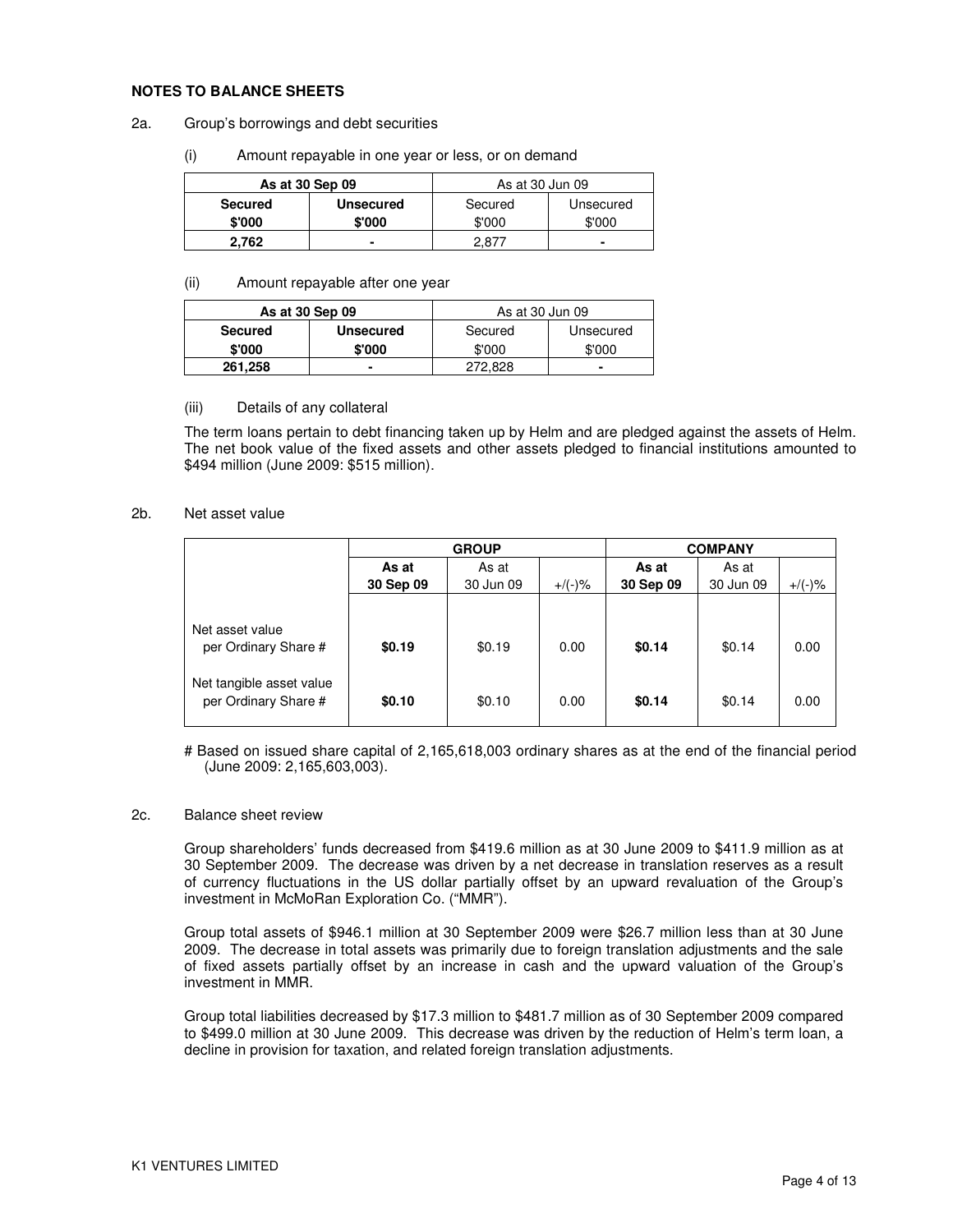# **3. CONSOLIDATED STATEMENT OF CASH FLOWS for the first quarter ended 30 September 2009**

| 30 Sep 09<br>30 Sep 08<br>\$'000<br>\$'000<br><b>CASH FLOWS FROM OPERATING ACTIVITIES</b><br>Operating profit<br>735<br>3,572<br>Adjustments:<br>Depreciation and amortisation<br>13,199<br>11,855<br>Profit on disposal of fixed assets<br>(1, 274)<br>(2, 194)<br>Profit on sale of investments<br>(3,370)<br>Cash flow from operations before changes in working capital<br>13,233<br>9,290<br>Working capital changes:<br><b>Stocks</b><br>5.111<br>1,237<br><b>Debtors</b><br>721<br>9,499<br>Creditors<br>(1,217)<br>(11,261)<br>Translation of foreign subsidiaries and others<br>(2,065)<br>3,023<br>7,966<br>19,605<br>(1,838)<br>Interest paid<br>(4, 165)<br>Income taxes paid<br>(1, 267)<br>(22,060)<br>Net cash from/(used in) operating activities<br>4.861<br>(6,620)<br><b>CASH FLOWS FROM INVESTING ACTIVITIES</b><br>Purchase of fixed assets<br>(710)<br>(785)<br>Proceeds from disposal of fixed assets<br>9,382<br>8,359<br>Proceeds from distribution from joint venture<br>372<br>1,046<br>Net proceeds from disposal and capital distribution of<br>3,370<br>investments<br>Purchase of investment<br>(246)<br>Net cash from investing activities<br>11,391<br>9,397<br><b>CASH FLOWS FROM FINANCING ACTIVITIES</b><br>Proceeds from shares issue<br>2<br>(4,504)<br>Repayment of term loans<br>(34, 817)<br>Net cash used in financing activities<br>(4,502)<br>(34, 817)<br>Net increase/(decrease) in cash and cash equivalents<br>11,750<br>(32,040)<br>Cash and cash equivalents as at beginning of period<br>184,814<br>277,799<br>Effects of exchange rate changes on cash and cash<br>equivalents<br>(421)<br>2,573<br>Cash and cash equivalents at end of period<br>За<br>196,143<br>248,332<br><b>Restricted cash</b><br>За<br>355 |      | 1 Jul 09 | 1 Jul 08 |
|-----------------------------------------------------------------------------------------------------------------------------------------------------------------------------------------------------------------------------------------------------------------------------------------------------------------------------------------------------------------------------------------------------------------------------------------------------------------------------------------------------------------------------------------------------------------------------------------------------------------------------------------------------------------------------------------------------------------------------------------------------------------------------------------------------------------------------------------------------------------------------------------------------------------------------------------------------------------------------------------------------------------------------------------------------------------------------------------------------------------------------------------------------------------------------------------------------------------------------------------------------------------------------------------------------------------------------------------------------------------------------------------------------------------------------------------------------------------------------------------------------------------------------------------------------------------------------------------------------------------------------------------------------------------------------------------------------------------------------------------------------------------------|------|----------|----------|
|                                                                                                                                                                                                                                                                                                                                                                                                                                                                                                                                                                                                                                                                                                                                                                                                                                                                                                                                                                                                                                                                                                                                                                                                                                                                                                                                                                                                                                                                                                                                                                                                                                                                                                                                                                       | Note | to       | to       |
|                                                                                                                                                                                                                                                                                                                                                                                                                                                                                                                                                                                                                                                                                                                                                                                                                                                                                                                                                                                                                                                                                                                                                                                                                                                                                                                                                                                                                                                                                                                                                                                                                                                                                                                                                                       |      |          |          |
|                                                                                                                                                                                                                                                                                                                                                                                                                                                                                                                                                                                                                                                                                                                                                                                                                                                                                                                                                                                                                                                                                                                                                                                                                                                                                                                                                                                                                                                                                                                                                                                                                                                                                                                                                                       |      |          |          |
|                                                                                                                                                                                                                                                                                                                                                                                                                                                                                                                                                                                                                                                                                                                                                                                                                                                                                                                                                                                                                                                                                                                                                                                                                                                                                                                                                                                                                                                                                                                                                                                                                                                                                                                                                                       |      |          |          |
|                                                                                                                                                                                                                                                                                                                                                                                                                                                                                                                                                                                                                                                                                                                                                                                                                                                                                                                                                                                                                                                                                                                                                                                                                                                                                                                                                                                                                                                                                                                                                                                                                                                                                                                                                                       |      |          |          |
|                                                                                                                                                                                                                                                                                                                                                                                                                                                                                                                                                                                                                                                                                                                                                                                                                                                                                                                                                                                                                                                                                                                                                                                                                                                                                                                                                                                                                                                                                                                                                                                                                                                                                                                                                                       |      |          |          |
|                                                                                                                                                                                                                                                                                                                                                                                                                                                                                                                                                                                                                                                                                                                                                                                                                                                                                                                                                                                                                                                                                                                                                                                                                                                                                                                                                                                                                                                                                                                                                                                                                                                                                                                                                                       |      |          |          |
|                                                                                                                                                                                                                                                                                                                                                                                                                                                                                                                                                                                                                                                                                                                                                                                                                                                                                                                                                                                                                                                                                                                                                                                                                                                                                                                                                                                                                                                                                                                                                                                                                                                                                                                                                                       |      |          |          |
|                                                                                                                                                                                                                                                                                                                                                                                                                                                                                                                                                                                                                                                                                                                                                                                                                                                                                                                                                                                                                                                                                                                                                                                                                                                                                                                                                                                                                                                                                                                                                                                                                                                                                                                                                                       |      |          |          |
|                                                                                                                                                                                                                                                                                                                                                                                                                                                                                                                                                                                                                                                                                                                                                                                                                                                                                                                                                                                                                                                                                                                                                                                                                                                                                                                                                                                                                                                                                                                                                                                                                                                                                                                                                                       |      |          |          |
|                                                                                                                                                                                                                                                                                                                                                                                                                                                                                                                                                                                                                                                                                                                                                                                                                                                                                                                                                                                                                                                                                                                                                                                                                                                                                                                                                                                                                                                                                                                                                                                                                                                                                                                                                                       |      |          |          |
|                                                                                                                                                                                                                                                                                                                                                                                                                                                                                                                                                                                                                                                                                                                                                                                                                                                                                                                                                                                                                                                                                                                                                                                                                                                                                                                                                                                                                                                                                                                                                                                                                                                                                                                                                                       |      |          |          |
|                                                                                                                                                                                                                                                                                                                                                                                                                                                                                                                                                                                                                                                                                                                                                                                                                                                                                                                                                                                                                                                                                                                                                                                                                                                                                                                                                                                                                                                                                                                                                                                                                                                                                                                                                                       |      |          |          |
|                                                                                                                                                                                                                                                                                                                                                                                                                                                                                                                                                                                                                                                                                                                                                                                                                                                                                                                                                                                                                                                                                                                                                                                                                                                                                                                                                                                                                                                                                                                                                                                                                                                                                                                                                                       |      |          |          |
|                                                                                                                                                                                                                                                                                                                                                                                                                                                                                                                                                                                                                                                                                                                                                                                                                                                                                                                                                                                                                                                                                                                                                                                                                                                                                                                                                                                                                                                                                                                                                                                                                                                                                                                                                                       |      |          |          |
|                                                                                                                                                                                                                                                                                                                                                                                                                                                                                                                                                                                                                                                                                                                                                                                                                                                                                                                                                                                                                                                                                                                                                                                                                                                                                                                                                                                                                                                                                                                                                                                                                                                                                                                                                                       |      |          |          |
|                                                                                                                                                                                                                                                                                                                                                                                                                                                                                                                                                                                                                                                                                                                                                                                                                                                                                                                                                                                                                                                                                                                                                                                                                                                                                                                                                                                                                                                                                                                                                                                                                                                                                                                                                                       |      |          |          |
|                                                                                                                                                                                                                                                                                                                                                                                                                                                                                                                                                                                                                                                                                                                                                                                                                                                                                                                                                                                                                                                                                                                                                                                                                                                                                                                                                                                                                                                                                                                                                                                                                                                                                                                                                                       |      |          |          |
|                                                                                                                                                                                                                                                                                                                                                                                                                                                                                                                                                                                                                                                                                                                                                                                                                                                                                                                                                                                                                                                                                                                                                                                                                                                                                                                                                                                                                                                                                                                                                                                                                                                                                                                                                                       |      |          |          |
|                                                                                                                                                                                                                                                                                                                                                                                                                                                                                                                                                                                                                                                                                                                                                                                                                                                                                                                                                                                                                                                                                                                                                                                                                                                                                                                                                                                                                                                                                                                                                                                                                                                                                                                                                                       |      |          |          |
|                                                                                                                                                                                                                                                                                                                                                                                                                                                                                                                                                                                                                                                                                                                                                                                                                                                                                                                                                                                                                                                                                                                                                                                                                                                                                                                                                                                                                                                                                                                                                                                                                                                                                                                                                                       |      |          |          |
|                                                                                                                                                                                                                                                                                                                                                                                                                                                                                                                                                                                                                                                                                                                                                                                                                                                                                                                                                                                                                                                                                                                                                                                                                                                                                                                                                                                                                                                                                                                                                                                                                                                                                                                                                                       |      |          |          |
|                                                                                                                                                                                                                                                                                                                                                                                                                                                                                                                                                                                                                                                                                                                                                                                                                                                                                                                                                                                                                                                                                                                                                                                                                                                                                                                                                                                                                                                                                                                                                                                                                                                                                                                                                                       |      |          |          |
|                                                                                                                                                                                                                                                                                                                                                                                                                                                                                                                                                                                                                                                                                                                                                                                                                                                                                                                                                                                                                                                                                                                                                                                                                                                                                                                                                                                                                                                                                                                                                                                                                                                                                                                                                                       |      |          |          |
|                                                                                                                                                                                                                                                                                                                                                                                                                                                                                                                                                                                                                                                                                                                                                                                                                                                                                                                                                                                                                                                                                                                                                                                                                                                                                                                                                                                                                                                                                                                                                                                                                                                                                                                                                                       |      |          |          |
|                                                                                                                                                                                                                                                                                                                                                                                                                                                                                                                                                                                                                                                                                                                                                                                                                                                                                                                                                                                                                                                                                                                                                                                                                                                                                                                                                                                                                                                                                                                                                                                                                                                                                                                                                                       |      |          |          |
|                                                                                                                                                                                                                                                                                                                                                                                                                                                                                                                                                                                                                                                                                                                                                                                                                                                                                                                                                                                                                                                                                                                                                                                                                                                                                                                                                                                                                                                                                                                                                                                                                                                                                                                                                                       |      |          |          |
|                                                                                                                                                                                                                                                                                                                                                                                                                                                                                                                                                                                                                                                                                                                                                                                                                                                                                                                                                                                                                                                                                                                                                                                                                                                                                                                                                                                                                                                                                                                                                                                                                                                                                                                                                                       |      |          |          |
|                                                                                                                                                                                                                                                                                                                                                                                                                                                                                                                                                                                                                                                                                                                                                                                                                                                                                                                                                                                                                                                                                                                                                                                                                                                                                                                                                                                                                                                                                                                                                                                                                                                                                                                                                                       |      |          |          |
|                                                                                                                                                                                                                                                                                                                                                                                                                                                                                                                                                                                                                                                                                                                                                                                                                                                                                                                                                                                                                                                                                                                                                                                                                                                                                                                                                                                                                                                                                                                                                                                                                                                                                                                                                                       |      |          |          |
|                                                                                                                                                                                                                                                                                                                                                                                                                                                                                                                                                                                                                                                                                                                                                                                                                                                                                                                                                                                                                                                                                                                                                                                                                                                                                                                                                                                                                                                                                                                                                                                                                                                                                                                                                                       |      |          |          |
|                                                                                                                                                                                                                                                                                                                                                                                                                                                                                                                                                                                                                                                                                                                                                                                                                                                                                                                                                                                                                                                                                                                                                                                                                                                                                                                                                                                                                                                                                                                                                                                                                                                                                                                                                                       |      |          |          |
|                                                                                                                                                                                                                                                                                                                                                                                                                                                                                                                                                                                                                                                                                                                                                                                                                                                                                                                                                                                                                                                                                                                                                                                                                                                                                                                                                                                                                                                                                                                                                                                                                                                                                                                                                                       |      |          |          |
|                                                                                                                                                                                                                                                                                                                                                                                                                                                                                                                                                                                                                                                                                                                                                                                                                                                                                                                                                                                                                                                                                                                                                                                                                                                                                                                                                                                                                                                                                                                                                                                                                                                                                                                                                                       |      |          |          |
|                                                                                                                                                                                                                                                                                                                                                                                                                                                                                                                                                                                                                                                                                                                                                                                                                                                                                                                                                                                                                                                                                                                                                                                                                                                                                                                                                                                                                                                                                                                                                                                                                                                                                                                                                                       |      |          |          |
|                                                                                                                                                                                                                                                                                                                                                                                                                                                                                                                                                                                                                                                                                                                                                                                                                                                                                                                                                                                                                                                                                                                                                                                                                                                                                                                                                                                                                                                                                                                                                                                                                                                                                                                                                                       |      |          |          |
|                                                                                                                                                                                                                                                                                                                                                                                                                                                                                                                                                                                                                                                                                                                                                                                                                                                                                                                                                                                                                                                                                                                                                                                                                                                                                                                                                                                                                                                                                                                                                                                                                                                                                                                                                                       |      |          |          |
|                                                                                                                                                                                                                                                                                                                                                                                                                                                                                                                                                                                                                                                                                                                                                                                                                                                                                                                                                                                                                                                                                                                                                                                                                                                                                                                                                                                                                                                                                                                                                                                                                                                                                                                                                                       |      | 196,143  | 248,687  |

## **NOTES TO CONSOLIDATED STATEMENT OF CASH FLOWS**

#### 3a. Bank balances, deposits and cash

|                                   | 1 Jul 09<br>to      | 1 Jul 08<br>to      |
|-----------------------------------|---------------------|---------------------|
|                                   | 30 Sep 09<br>\$'000 | 30 Sep 08<br>\$'000 |
| Bank balances, deposits and cash  | 91,860              | 35,124              |
| Deposits with related parties     | 104,283             | 213,208             |
| Cash and cash equivalents         | 196,143             | 248,332             |
| Restricted cash held under escrow | ٠                   | 355                 |
|                                   | 196,143             | 248,687             |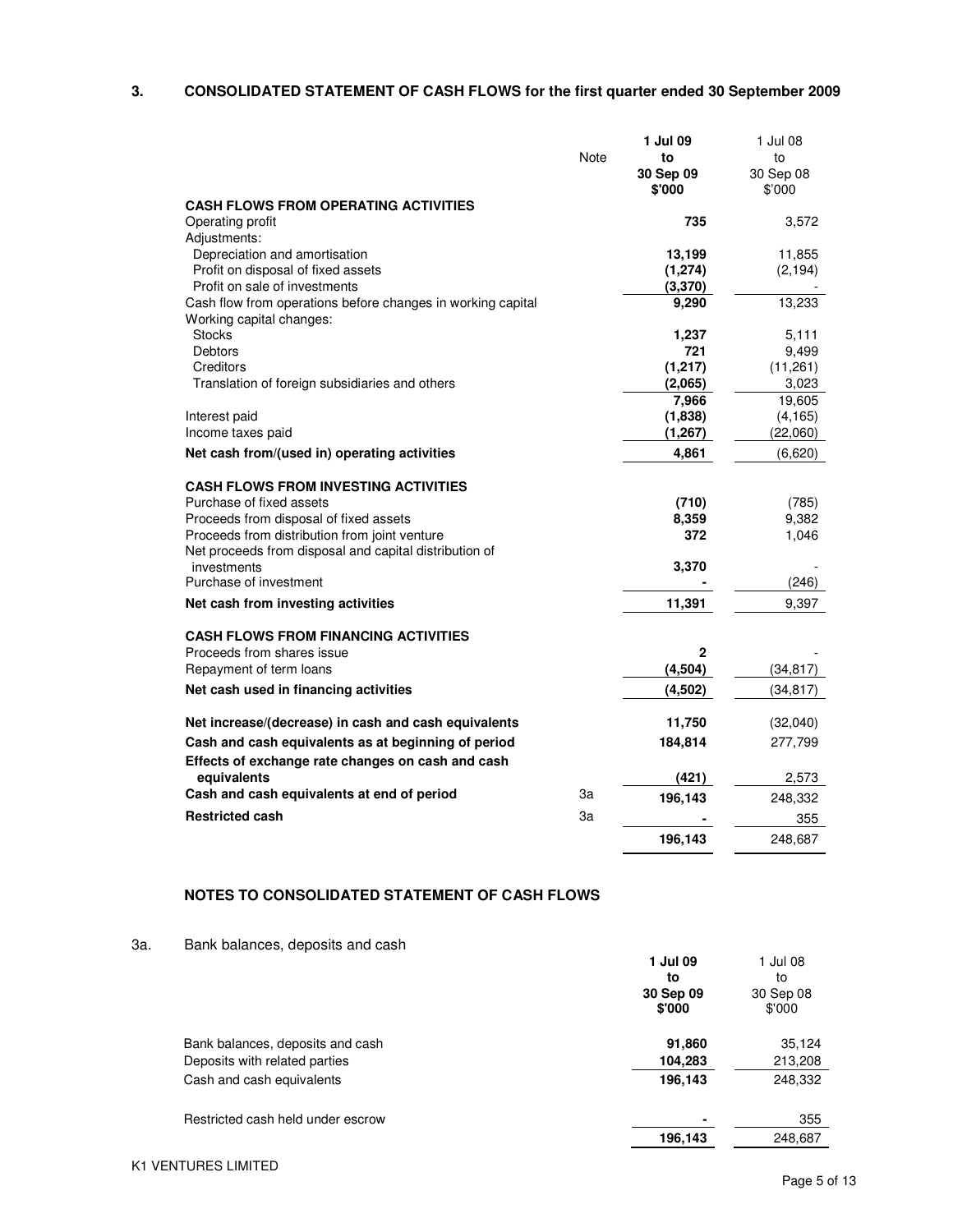### **4. CONSOLIDATED STATEMENT OF COMPREHENSIVE INCOME for the first quarter ended 30 September 2009**

|                                                                                                                  | 1 Jul 09<br>to      | 1 Jul 08<br>to      |
|------------------------------------------------------------------------------------------------------------------|---------------------|---------------------|
|                                                                                                                  | 30 Sep 09<br>\$'000 | 30 Sep 08<br>\$'000 |
| (Loss)/profit for the period                                                                                     | (365)               | 4,204               |
| Fair value changes on available-for-sale investment<br>Fair value gain on available-for-sale assets realised and | 3,027               | (5,237)             |
| transferred to profit and loss account                                                                           | (2,531)             |                     |
| Fair value changes on cash flow hedges                                                                           |                     | 202                 |
| Exchange differences arising on consolidation                                                                    | (9, 244)            | 18,481              |
| Share of other comprehensive expense of joint venture                                                            | (283)               | 63                  |
| Other comprehensive (expense)/income for the period                                                              | (9,031)             | 13,509              |
| Total comprehensive (expense)/income for the period                                                              | (9,396)             | 17,713              |
| Attributable to:                                                                                                 |                     |                     |
| Shareholders of the Company                                                                                      | (7,674)             | 14,549              |
| Minority interests                                                                                               | (1,722)             | 3,164               |
|                                                                                                                  | (9, 396)            | 17,713              |

#### **5. STATEMENTS OF CHANGES IN EQUITY**

5a. Group Statement of Changes in Equity for the first quarter ended 30 September 2009

|                                                              | Attributable to equity holders of the Company |                 |                    |                 |                 |                  |                 |
|--------------------------------------------------------------|-----------------------------------------------|-----------------|--------------------|-----------------|-----------------|------------------|-----------------|
|                                                              |                                               |                 | Foreign            |                 |                 |                  |                 |
|                                                              |                                               |                 | <b>Exchange</b>    |                 | <b>Share</b>    |                  |                 |
|                                                              | <b>Share</b>                                  | Capital         | <b>Translation</b> | Revenue         | Capital &       | <b>Minority</b>  | Capital         |
|                                                              | Capital                                       | <b>Reserves</b> | <b>Account</b>     | <b>Reserves</b> | <b>Reserves</b> | <b>Interests</b> | <b>Employed</b> |
|                                                              | \$'000                                        | \$'000          | \$'000             | \$'000          | \$'000          | \$'000           | \$'000          |
| 2009                                                         |                                               |                 |                    |                 |                 |                  |                 |
| As at 1 July 2009                                            | 196,437                                       | 2,816           | (38, 964)          | 259,264         | 419,553         | 54,249           | 473,802         |
| Total comprehensive income/                                  |                                               |                 |                    |                 |                 |                  |                 |
| (expense) for the period                                     | ٠                                             | 273             | (7, 827)           | (120)           | (7,674)         | (1,722)          | (9, 396)        |
| Shares issued                                                | 2                                             |                 |                    |                 | 2               | ۰                | $\mathbf{2}$    |
| As at 30 September 2009                                      | 196,439                                       | 3,089           | (46, 791)          | 259,144         | 411,881         | 52,527           | 464,408         |
|                                                              |                                               |                 |                    |                 |                 |                  |                 |
| 2008                                                         |                                               |                 |                    |                 |                 |                  |                 |
| As at 1 July 2008<br>Total comprehensive<br>(expense)/income | 196.437                                       | 48.493          | (56,998)           | 362.234         | 550,166         | 50,358           | 600,524         |
| for the period                                               |                                               | (4,972)         | 15,652             | 3,869           | 14,549          | 3,164            | 17,713          |
|                                                              |                                               |                 |                    |                 |                 |                  |                 |
| As at 30 September 2008                                      | 196.437                                       | 43,521          | (41, 346)          | 366,103         | 564,715         | 53,522           | 618,237         |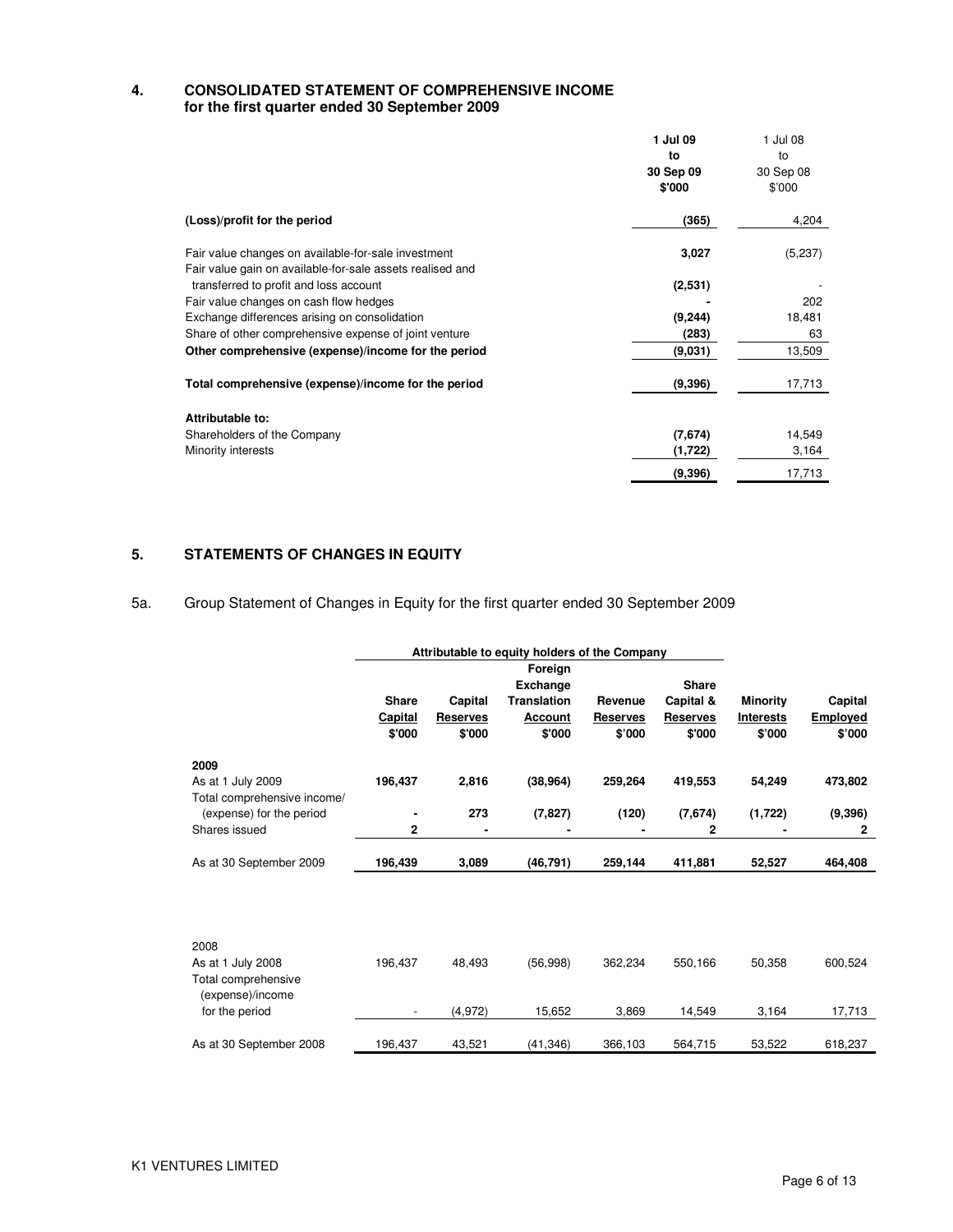## 5b. Company Statement of Changes in Equity for the first quarter ended 30 September 2009

|                                                                           | <b>Share</b><br>Capital<br>\$'000 | Capital<br><b>Reserves</b><br>\$'000 | Revenue<br><b>Reserves</b><br>\$'000 | Total<br>\$'000  |
|---------------------------------------------------------------------------|-----------------------------------|--------------------------------------|--------------------------------------|------------------|
| 2009<br>As at 1 July 2009                                                 | 196,437                           | 2,477                                | 113,619                              | 312,533          |
| Total comprehensive (expense)/<br>income for the period<br>Shares issued  | $\mathbf{2}$                      | (2,531)                              | 1,427                                | (1, 104)<br>2    |
| As at 30 September 2009                                                   | 196,439                           | (54)                                 | 115,046                              | 311,431          |
| 2008<br>As at 1 July 2008<br>Total comprehensive income<br>for the period | 196,437                           | 5,351                                | 220,050<br>3,327                     | 421,838<br>3,327 |
| As at 30 September 2008                                                   | 196,437                           | 5.351                                | 223.377                              | 425.165          |

#### 5c. Share capital

Since 30 June 2009, the Company issued 15,000 ordinary shares upon the exercise of options granted to employees under the Keppel Marine Share Option Scheme 1990. As at 30 September 2009, there were no unexercised options for unissued ordinary shares (June 2009: 140,000) under the Keppel Marine Share Option Scheme 1990.

The issued share capital of the Company as at 30 September 2009 was 2,165,618,003 ordinary shares.

As at 30 September 2009, the Company was not holding any treasury shares.

### **6. AUDIT**

The financial statements have not been audited nor reviewed by the Company's auditors.

## **7. AUDITORS' REPORT**

Not applicable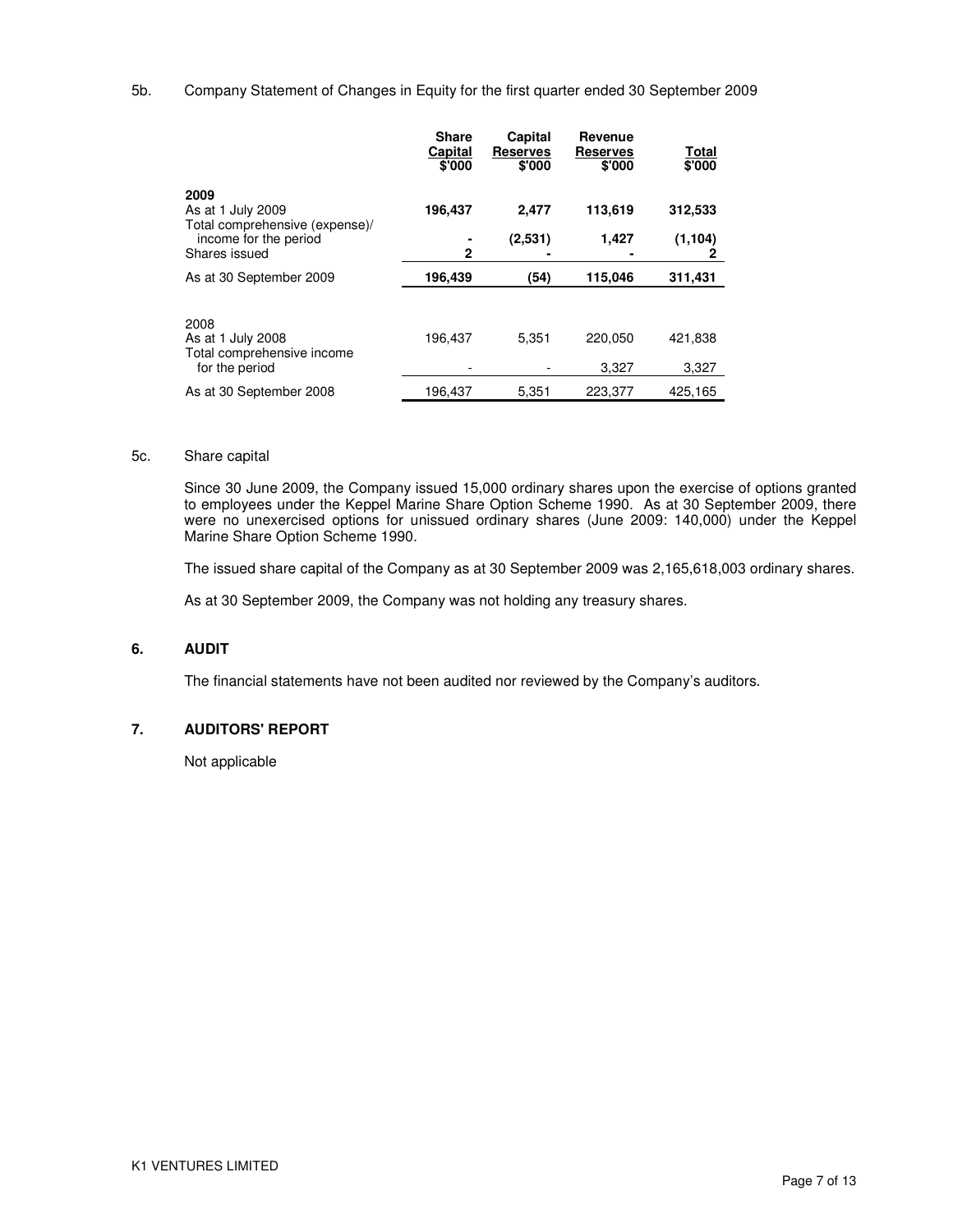### **8. ACCOUNTING POLICIES**

Except as disclosed in paragraph 9 below, the Group has applied the same accounting policies and methods of computation in the financial statements for the current financial period compared with those of the audited financial statements as at 30 June 2009.

### **9. CHANGES IN THE ACCOUNTING POLICIES**

The Group adopted the new/revised FRS and Interpretations of FRS ("INT FRS") that are effective for annual periods beginning on or after 1 January 2009 and 1 July 2009. Changes to the Group's accounting policies have been made as required, in accordance with the transitional provisions in the respective FRS and INT FRS.

The following are the new or amended FRS that are relevant to the Group:

| FRS 1 (Revised)       | <b>Presentation of Financial Statements</b>           |
|-----------------------|-------------------------------------------------------|
| Amendments to FRS 23  | <b>Borrowing Costs</b>                                |
| FRS 27 (Revised)      | <b>Consolidated and Separate Financial Statements</b> |
| FRS 103 (Revised)     | <b>Business Combinations</b>                          |
| Amendments to FRS 107 | Improving Disclosures about Financial Instruments     |
| <b>FRS 108</b>        | <b>Operating Segments</b>                             |
|                       |                                                       |

The adoption of the above FRS did not result in any substantial change to the Group's accounting policies nor any significant impact on the financial statements.

#### **10. REVIEW OF GROUP PERFORMANCE**

Group revenue was \$21.1 million for 1Q FY2010 compared to \$26.5 million in the corresponding period last year. The decline in revenue was mainly driven by a decrease in Helm's leasing revenue and interest income from fixed deposits.

Group operating profit was \$735,000 in the first quarter compared to \$3.6 million in the corresponding period last year. The decline was mainly attributable to a decrease in operating results at Helm partially offset by current period profit on the sale of investments of \$3.4 million.

At the pre-tax level, Group profit was \$68,000, compared to \$5.4 million in the corresponding period last year. The decline was driven by a decrease in operating profit as explained above, a decrease in results from Helm's associated company and joint ventures, and foreign exchange movements partially offset by lower finance expenses.

The Group's EBITDA for 1Q FY2010 was \$15.5 million compared to \$21.5 million in the corresponding period last year. The decrease in EBITDA was driven in most part by lower leasing revenue from Helm and foreign exchange movements.

In the current period, loss attributable to shareholders was \$120,000, compared to profit of \$3.9 million in the corresponding period last year.

Basic loss per ordinary share was 0.01 cents compared to earnings per ordinary share of 0.18 cents in the corresponding period last year.

In the opinion of the Directors, no factor has arisen between 30 September 2009 and the date of this report which would materially affect the results of the Group and the Company for the period just ended.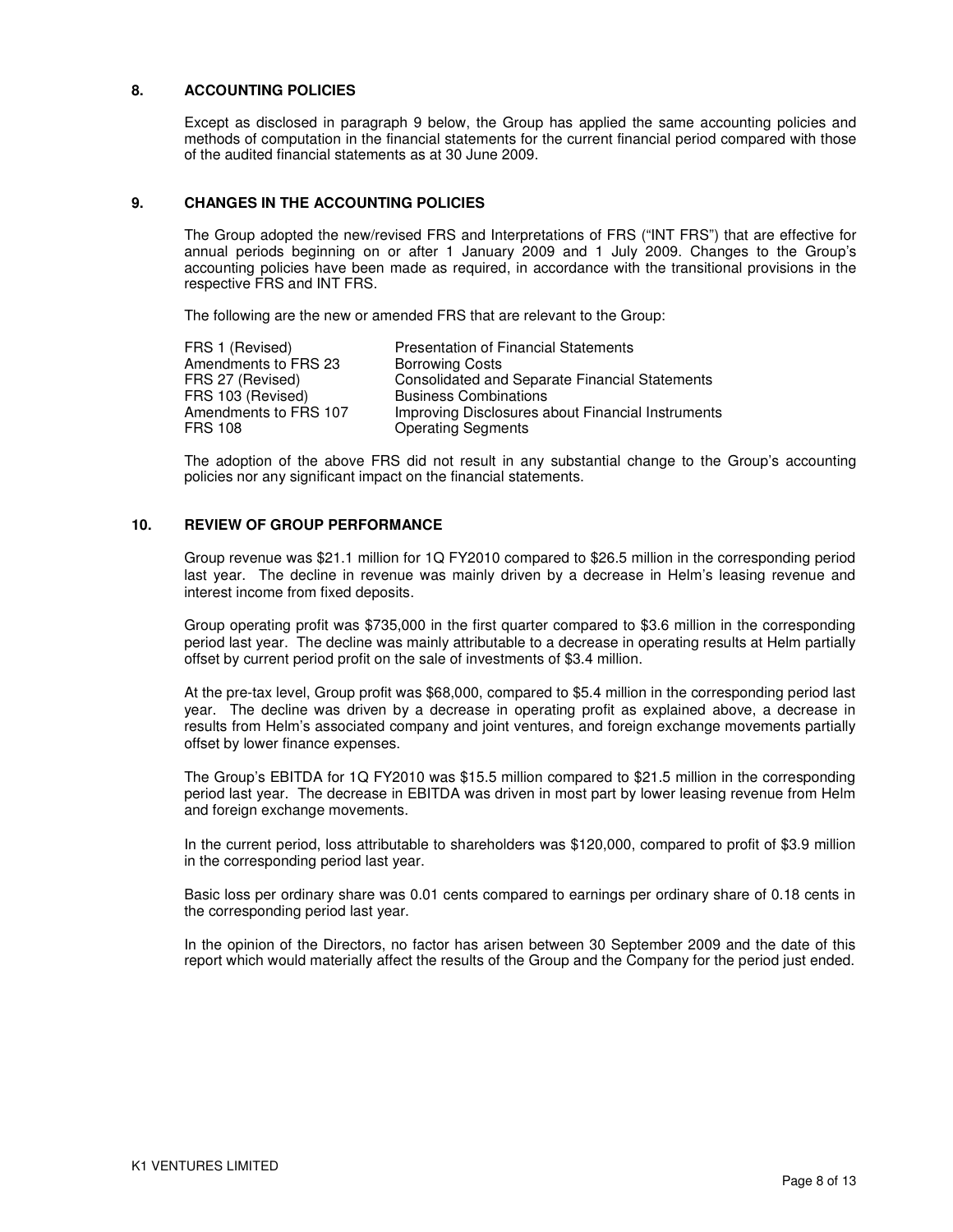## **11. VARIANCE FROM PROSPECT STATEMENT**

No material variance from previous statement.

## **12. PROSPECTS**

The Group's operating subsidiary, Helm Holding Corporation, is expected to continue to be impacted by weakness in rail traffic volumes.

Management is assessing market fundamentals with a view to identify opportunistic investments, while continuing its focus on current investments and shareholder value enhancement.

### **13. DIVIDEND/CAPITAL DISTRIBUTION**

13a. Current Financial Period Reported On

Any dividend recommended for the current financial period reported on? No

13b. Corresponding Period of the Immediately Preceding Financial Year

Any dividend declared for the corresponding period of the immediately preceding financial year? No

13c. Date Payable

Not applicable

13d. Books Closure Date

Not applicable

13e. If no dividend has been declared/recommended, a statement to that effect.

No dividend has been declared for the quarter ended 30 September 2009.

For the year ended 30 June 2009, the Board of Directors had recommended a tax exempt one-tier final dividend of 0.75 cents per share. The dividend has been approved by shareholders at the Annual General Meeting held on 29 October 2009. The dividend will be paid to the shareholders on 18 November 2009.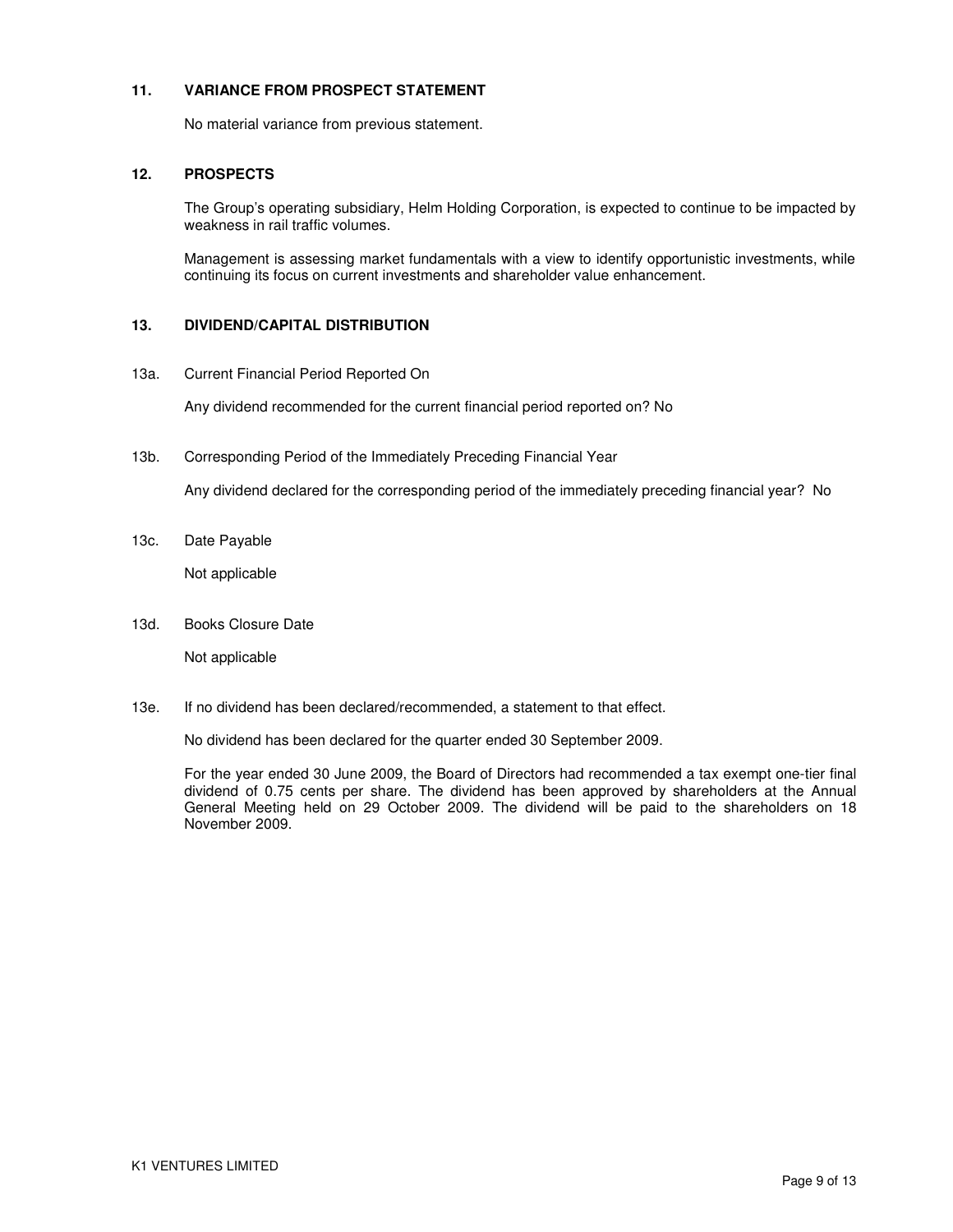## **14. SEGMENT ANALYSIS**

## **First Quarter ended 30 September 2009**

|                                                                                                                                                                                                                                             | Transportation<br>Leasing<br>\$'000                        | <b>Investments</b><br>\$'000              | Total<br>\$'000                                          |
|---------------------------------------------------------------------------------------------------------------------------------------------------------------------------------------------------------------------------------------------|------------------------------------------------------------|-------------------------------------------|----------------------------------------------------------|
| <b>Revenue</b>                                                                                                                                                                                                                              | 17,629                                                     | 3,516                                     | 21,145                                                   |
| <b>Segment Results</b><br>Operating (loss)/profit<br>Finance expenses<br>Foreign exchange loss<br>Share of results of associated<br>company and joint ventures<br>(Loss)/profit before taxation<br>Taxation<br>(Loss)/profit for the period | (1,873)<br>(2,260)<br>2,014<br>(2, 119)<br>890<br>(1, 229) | 2,608<br>(421)<br>2,187<br>(1,323)<br>864 | 735<br>(2,260)<br>(421)<br>2,014<br>68<br>(433)<br>(365) |
| Attributable to:<br>Shareholders of the Company<br>Minority interests                                                                                                                                                                       | (984)<br>245)<br>(1,229)                                   | 864<br>864                                | (120)<br>(245)<br>(365)                                  |
| <b>Other information</b><br>Segment assets<br>Segment liabilities<br>Net assets                                                                                                                                                             | 695,202<br>429,486<br>265,716                              | 250,926<br>52,234<br>198,692              | 946,128<br>481,720<br>464,408                            |
| Investment in associated<br>company and joint ventures<br>Additions to non-current assets<br>Interest revenue<br>Depreciation and amortisation                                                                                              | 49,734<br>710<br>134<br>(13, 198)                          | 146<br>(1)                                | 49,734<br>710<br>280<br>(13, 199)                        |

# **Geographical Information**

|                    | <b>Singapore</b><br>\$'000 | USA<br>\$'000 | <b>Others</b><br>\$'000 | Total<br>\$'000 |
|--------------------|----------------------------|---------------|-------------------------|-----------------|
| External sales     | 85                         | 17.690        | 3.370                   | 21.145          |
| Non-current assets | ۰                          | 630.030       | ۰                       | 630.030         |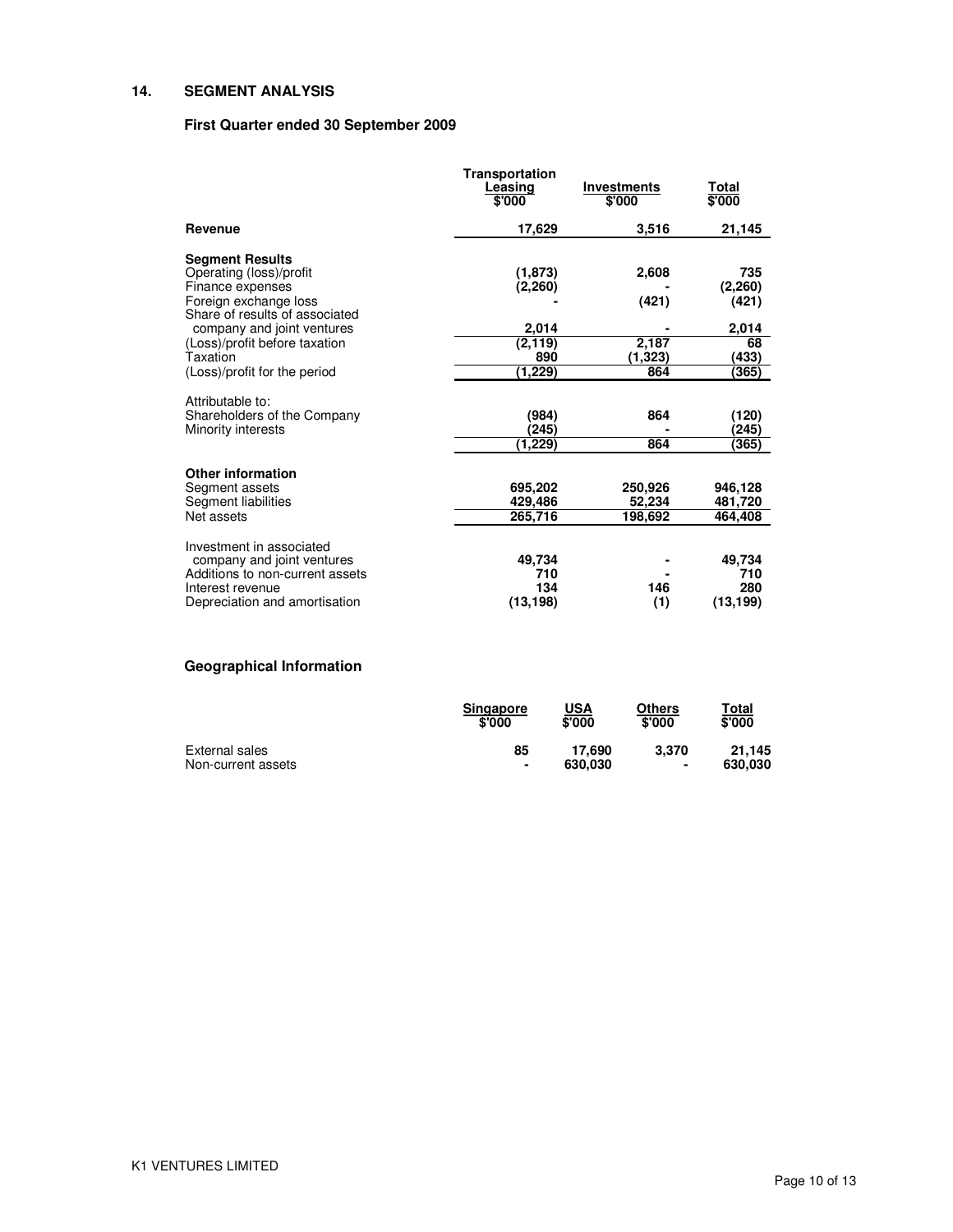#### **First Quarter ended 30 September 2008**

|                                                                                                                                                | Transportation<br>Leasing<br>\$'000 | Investments<br>\$'000        | <u>Total</u><br>\$'000              |
|------------------------------------------------------------------------------------------------------------------------------------------------|-------------------------------------|------------------------------|-------------------------------------|
| Revenue                                                                                                                                        | 25,689                              | 827                          | 26,516                              |
| <b>Segment Results</b><br>Operating profit/(loss)<br>Finance expenses<br>Foreign exchange gain<br>Share of results of associated               | 3,662<br>(4,297)                    | (90)<br>2,573                | 3,572<br>(4,297)<br>2,573           |
| company and joint ventures<br>Profit before taxation<br>Taxation<br>Profit for the period                                                      | 3,540<br>2,905<br>(1,220)<br>1.685  | 2,483<br>36<br>2,519         | 3,540<br>5,388<br>(1, 184)<br>4.204 |
| Attributable to:<br>Shareholders of the Company<br>Minority interests                                                                          | 1,350<br>335<br>1,685               | 2,519<br>2,519               | 3,869<br>335<br>4.204               |
| <b>Other information</b><br>Segment assets<br>Segment liabilities<br>Net assets                                                                | 727,090<br>456,573<br>270,517       | 418,468<br>70,748<br>347,720 | 1,145,558<br>527,321<br>618,237     |
| Investment in associated<br>company and joint ventures<br>Additions to non-current assets<br>Interest revenue<br>Depreciation and amortisation | 44,225<br>785<br>49<br>(11, 851)    | 778<br>(4)                   | 44,225<br>785<br>827<br>(11, 855)   |

### **Geographical Information**

|                    | Singapore<br>\$'000 | <u>JSA</u><br>\$'000 | China<br>Hong Kong<br>\$'000 | T <u>otal</u><br>\$'000 |
|--------------------|---------------------|----------------------|------------------------------|-------------------------|
| External sales     | 182                 | 25.971               | 363                          | 26.516                  |
| Non-current assets | 0                   | 697.431              | $\overline{\phantom{a}}$     | 697,433                 |

Notes:

- (a) The Group is organised into business units based on their products and services and has two reportable operating segments: Transportation Leasing and Investments. The Transportation Leasing segment represents Helm's locomotive and railcar leasing business in North America. The Group's Investment activities consist of the Group's investments in quoted and unquoted investments.
- (b) The Group's two operating segments operate in three main geographical areas. The operating activities and investment activities are predominantly in the USA. There are also investment activities in Hong Kong. Singapore is the home country of the Company and its assets are mainly cash and cash equivalents.
- (c) For the first quarter ended 30 September 2009, revenues from two customers attributable to the Transportation Leasing segment amounted to approximately \$2.57 million and \$2.56 million respectively. For the first quarter ended 30 September 2008, revenues from three customers attributable to the Transportation Leasing segment amounted to approximately \$4.46 million, \$3.19 million and \$2.74 million respectively.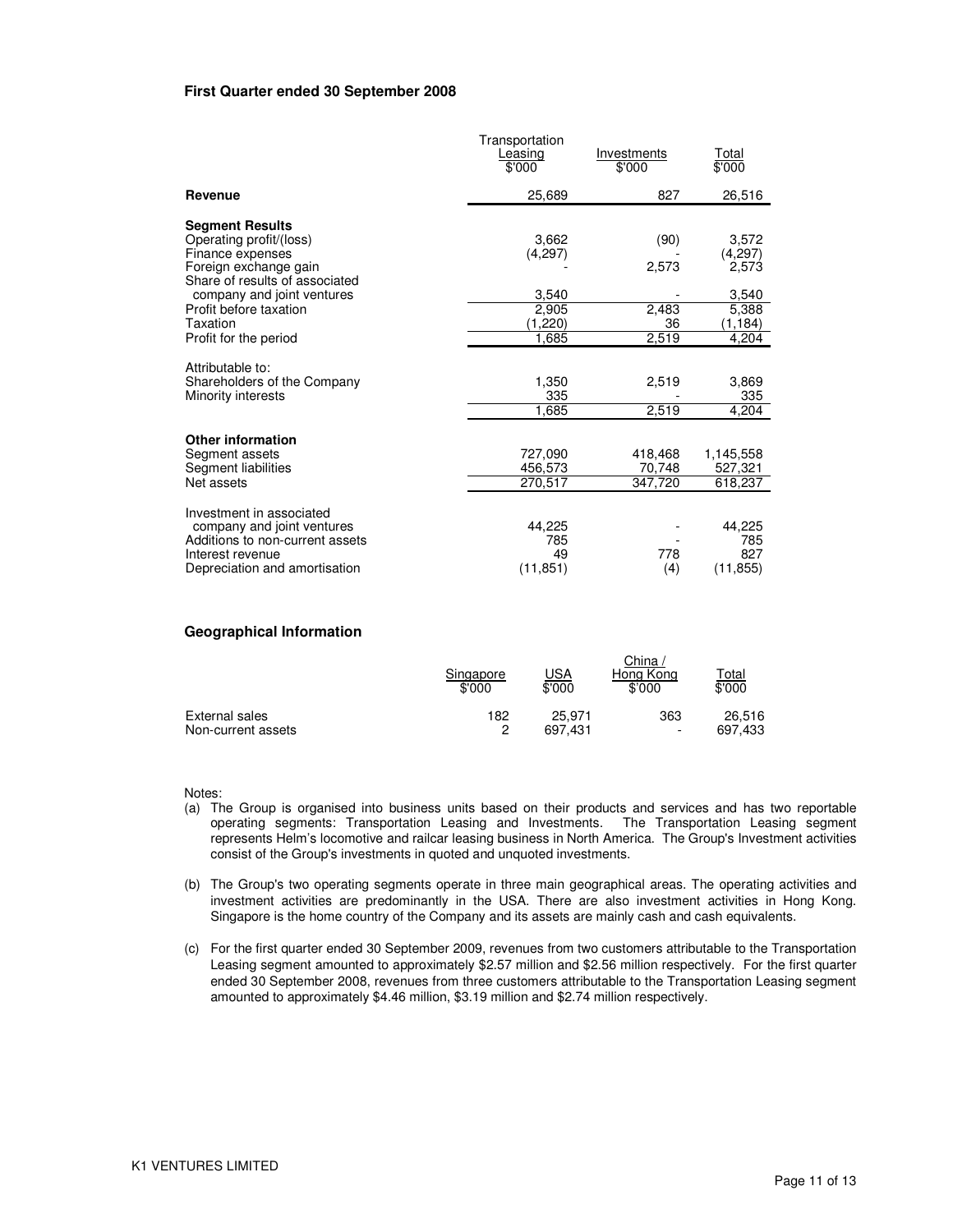## **15. REVIEW OF SEGMENT PERFORMANCE**

Not applicable.

## **16. INTERESTED PERSON TRANSACTIONS**

|                                                                           | Aggregate value of all<br>interested person<br>transactions during the<br>financial year under<br>review (excluding<br>transactions less than<br>\$100,000 and<br>transactions conducted<br>under shareholders'<br>mandate pursuant to |                     | Aggregate value of all<br>interested person<br>transactions conducted<br>under a shareholders'<br>mandate pursuant to<br>Rule 920 of the SGX |                     |
|---------------------------------------------------------------------------|----------------------------------------------------------------------------------------------------------------------------------------------------------------------------------------------------------------------------------------|---------------------|----------------------------------------------------------------------------------------------------------------------------------------------|---------------------|
| Name of Interested Person                                                 | <b>Rule 920)</b>                                                                                                                                                                                                                       |                     | Listing Manual.                                                                                                                              |                     |
|                                                                           | 1 Jul 09                                                                                                                                                                                                                               | 1 Jul 08            | 1 Jul 09                                                                                                                                     | 1 Jul 08            |
|                                                                           | to                                                                                                                                                                                                                                     | to                  | to                                                                                                                                           | to                  |
|                                                                           | 30 Sep 09<br>\$'000                                                                                                                                                                                                                    | 30 Sep 08<br>\$'000 | 30 Sep 09<br>\$'000                                                                                                                          | 30 Sep 08<br>\$'000 |
| <b>General Transactions</b><br><b>KCL Group</b><br>Greenstreet Partners * |                                                                                                                                                                                                                                        |                     | 575<br>3,452                                                                                                                                 | 469<br>3,354        |
| <b>Corporate Treasury Transactions</b><br><b>KCL Group</b>                | ۰                                                                                                                                                                                                                                      | ۰                   | 104,368                                                                                                                                      | 213,754             |
| Total                                                                     |                                                                                                                                                                                                                                        | $\overline{a}$      | 108,395                                                                                                                                      | 217,577             |

\* This amount represents the full financial year transaction with the interested person as per agreement.

## **BY ORDER OF THE BOARD**

Yang Kai Hsien Company Secretary 5 November 2009